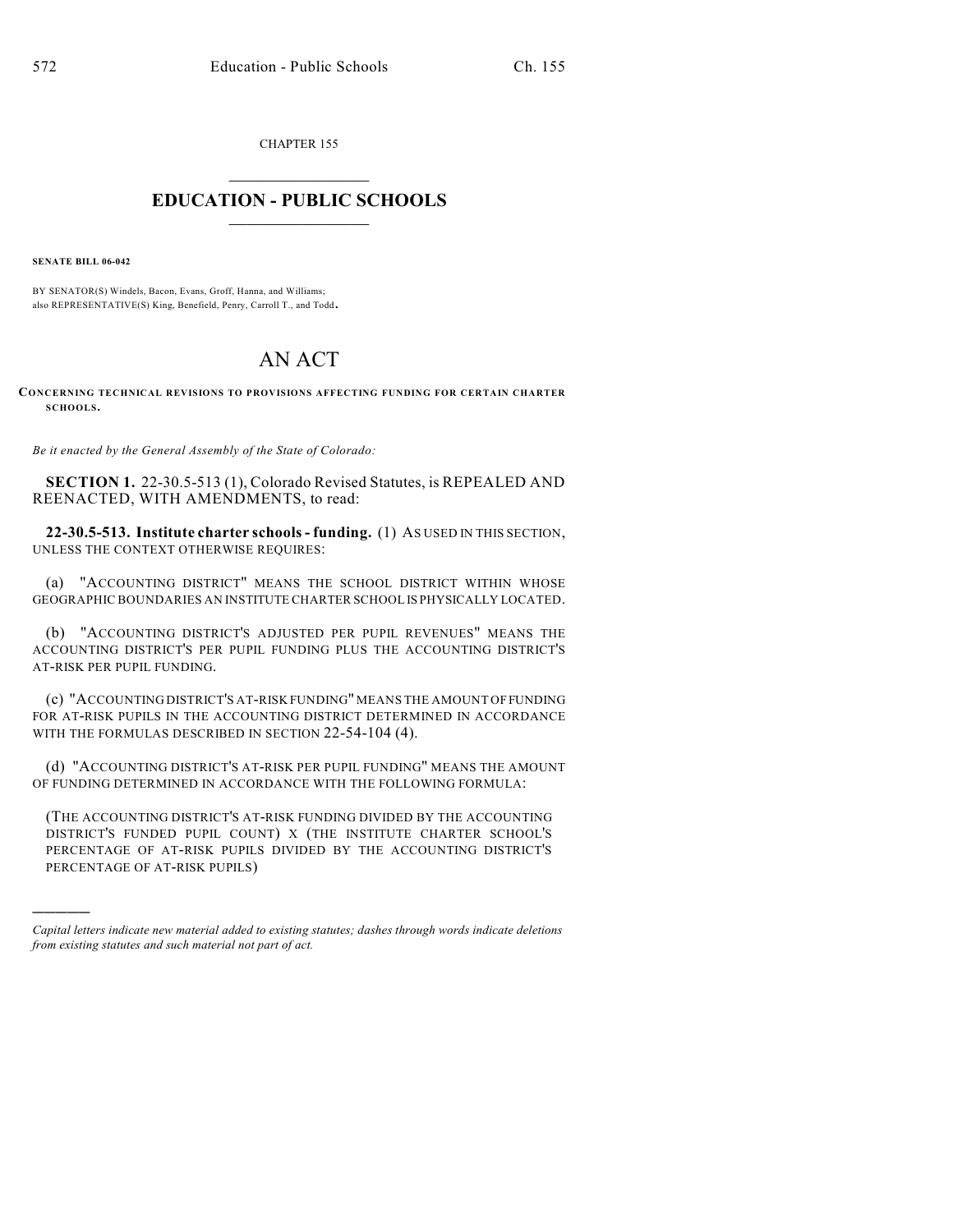(e) "ACCOUNTING DISTRICT'S FUNDED PUPIL COUNT" SHALL HAVE THE SAME MEANING AS THE TERM "DISTRICT FUNDED PUPIL COUNT" DEFINED IN SECTION 22-54-103 (7).

(f) "ACCOUNTING DISTRICT'S PER PUPIL FUNDING" MEANS THE PER PUPIL FUNDING CALCULATED FOR THE ACCOUNTING DISTRICT PURSUANT TO THE FORMULA DESCRIBED IN SECTION 22-54-104 (3).

(g) "ACCOUNTING DISTRICT'S PER PUPIL ON-LINE FUNDING" MEANS THE MINIMUM PER PUPIL FUNDING, AS DEFINED IN SECTION 22-54-104 (3.5), FOR ANY BUDGET YEAR.

(h) "ADMINISTRATIVE OVERHEAD COSTS" MEANS ALL ACTUAL AND REASONABLE COSTS INCURRED BY THE INSTITUTE AS A RESULT OF ITS PERFORMANCE OF ITS OBLIGATIONS PURSUANT TO THIS PART 5. "ADMINISTRATIVE OVERHEAD COSTS" SHALL NOT INCLUDE ANY COSTS INCURRED IN ORDER TO DELIVER SERVICES THAT AN INSTITUTE CHARTER SCHOOL MAY PURCHASE AT ITS DISCRETION.

(i) "AT-RISK PUPILS" SHALL HAVE THE SAME MEANING AS PROVIDED IN SECTION 22-54-103 (1.5).

(j) "ON-LINE PUPIL ENROLLMENT" MEANS THE NUMBER OF PUPILS, ON OCTOBER 1 WITHIN THE APPLICABLE BUDGET YEAR OR THE SCHOOL DAY NEAREST SAID DATE, ENROLLED IN, ATTENDING, AND ACTIVELY PARTICIPATING IN AN ON-LINE PROGRAM CREATED PURSUANT TO SECTION 22-33-104.6 BY THE INSTITUTE CHARTER SCHOOL, WHICH PUPILS MEET THE REQUIREMENTS SPECIFIED IN SECTION 22-33-104.6 (4) (a) OR ARE EXEMPT PURSUANT TO RULES ADOPTED BY THE STATE BOARD PURSUANT TO SECTION 22-33-104.6 (7).

(k) "PUPIL ENROLLMENT" SHALL HAVE THE SAME MEANING AS PROVIDED IN SECTION 22-54-103 (10).

(l) "QUALIFIED CHARTER SCHOOL" SHALL HAVE THE SAME MEANING AS PROVIDED IN SECTION 22-54-124 (1) (f.6).

**SECTION 2.** 22-30.5-502 (10), Colorado Revised Statutes, is amended to read:

**22-30.5-502. Definitions.** As used in this part 5, unless the context otherwise requires:

(10) "School district" means a school district organized and existing under the laws of Colorado, except a junior college district. except that, for purposes of section 22-30.5-513, "school district" shall have the meaning set forth in section  $22 - 30.5 - 513$  (1) (o).

**SECTION 3.** 22-30.5-513 (2) (b) and (4) (a), Colorado Revised Statutes, are amended to read:

**22-30.5-513. Institute charter schools - funding.** (2) (b) For budget year 2004-05 and budget years thereafter, each institute charter school and the institute shall negotiate funding under the charter contract at a minimum of ninety-five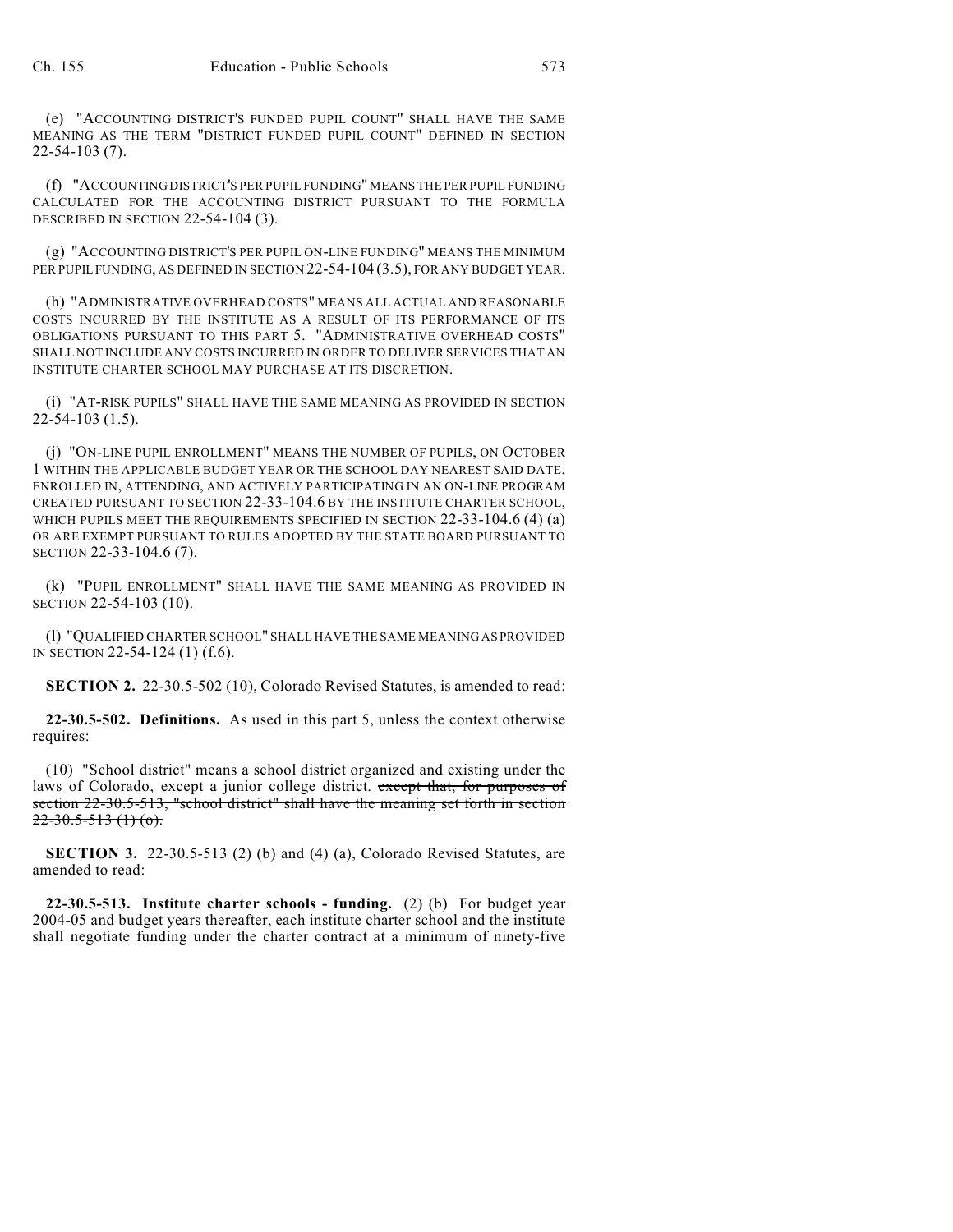percent of the institute charter school's accounting district's adjusted per pupil revenues for each pupil enrolled in the institute charter school who is not an on-line pupil and ninety-five percent of the institute charter school's accounting district's per pupil on-line funding for each on-line pupil enrolled in the institute charter school. The institute may retain the actual amount of the institute charter school's per pupil share of the administrative overhead costs for services actually provided to the institute charter school; except that the institute may retain no more than the actual cost of the administrative overhead costs not to exceed three percent of the accounting district's ADJUSTED per pupil revenues for each pupil, who is not an on-line pupil, enrolled in the institute charter school, and three percent of the accounting district's per pupil on-line funding for each on-line pupil enrolled in the institute charter school.

(4) (a) (I) For each institute charter school, the department shall withhold from the state equalization payments of the institute charter school's accounting district an amount equal to one hundred percent of the ACCOUNTING DISTRICT'S adjusted per pupil revenues multiplied by the number of pupils enrolled in the institute charter school who are not on-line pupils plus an amount equal to one hundred percent of the district ACCOUNTING DISTRICT'S per pupil on-line funding multiplied by the number of on-line pupils enrolled in the institute charter school. The department shall forward to the institute the amount withheld minus an amount not to exceed two percent of the amount withheld that may be retained by the department as reimbursement for the reasonable and necessary costs to the department to implement the provisions of this part 5. The institute shall forward to each institute charter school an amount equal to the institute charter school's pupil enrollment multiplied by the ACCOUNTING DISTRICT'S adjusted per pupil revenues of the institute charter school's accounting district, minus the amount of the actual costs incurred by the institute in providing necessary administration, oversight, and management services to the institute charter school, not to exceed three percent of the amount withheld, and minus the amount agreed to in the institute charter contract for any additional services, as provided in paragraph (b) of this subsection  $(4).$ 

(II) (A) NOTWITHSTANDING ANY PROVISION OF THIS PARAGRAPH (a) TO THE CONTRARY, IF THE FUNDING FOR AN INSTITUTE CHARTER SCHOOL WAS BASED ON THE ACCOUNTING DISTRICT'S PER PUPIL REVENUES, AS DEFINED IN SECTION 22-54-103 (9.3), WITHOUT THE ADJUSTMENT FOR AT-RISK PER PUPIL FUNDING, FOR THE 2004-05 OR 2005-06 BUDGET YEAR, THE INSTITUTE CHARTER SCHOOL'S FUNDING SHALL BE BASED ON THE ACCOUNTING DISTRICT'S PER PUPIL REVENUES, WITHOUT THE ADJUSTMENT FOR AT-RISK PER PUPIL FUNDING, FOR THE 2006-07 BUDGET YEAR. THE INSTITUTE CHARTER SCHOOL'S FUNDING SHALL BE CALCULATED AS PROVIDED IN THIS PARAGRAPH (a) BEGINNING WITH THE 2007-08 BUDGET YEAR AND FOR BUDGET YEARS THEREAFTER.

(B) THIS SUBPARAGRAPH (II) IS REPEALED, EFFECTIVE JULY 1, 2008.

**SECTION 4. Repeal.** 22-30.5-513 (7) and (8), Colorado Revised Statutes, are repealed.

**SECTION 5.** Part 1 of article 30.5 of title 22, Colorado Revised Statutes, is amended BY THE ADDITION OF A NEW SECTION to read: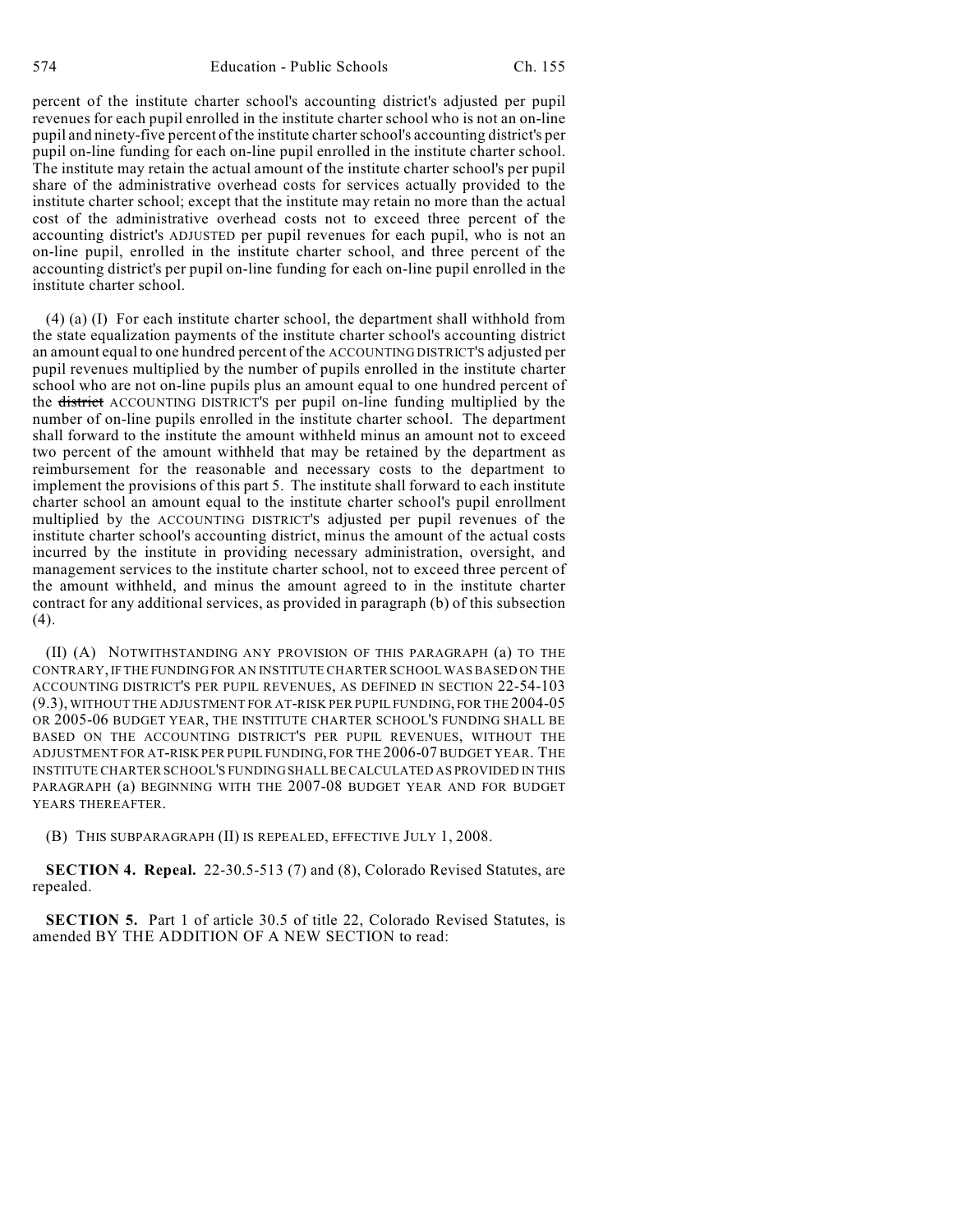**22-30.5-112.1. Charter schools - exclusive jurisdiction districts - authorized on or after July 1, 2004 - financing.** (1) AS USED IN THIS SECTION, UNLESS THE CONTEXT OTHERWISE REQUIRES:

(a) "ADJUSTED DISTRICT PER PUPIL REVENUES" MEANS THE QUALIFYING SCHOOL DISTRICT'S PER PUPIL FUNDING PLUS THE QUALIFYING SCHOOL DISTRICT'S AT-RISK PER PUPIL FUNDING.

(b) "AT-RISK FUNDING" MEANS THE AMOUNT OF FUNDING DETERMINED IN ACCORDANCE WITH THE FORMULAS DESCRIBED IN SECTION 22-54-104 (4).

(c) "AT-RISK PER PUPIL FUNDING" MEANS THE AMOUNT OF FUNDING DETERMINED IN ACCORDANCE WITH THE FOLLOWING FORMULA:

(THE QUALIFYING SCHOOL DISTRICT'S AT-RISK FUNDING DIVIDED BY THE QUALIFYING SCHOOL DISTRICT'S FUNDED PUPIL COUNT) X (THE DISTRICT CHARTER SCHOOL'S PERCENTAGE OF AT-RISK PUPILS DIVIDED BY THE QUALIFYING SCHOOL DISTRICT'S PERCENTAGE OF AT-RISK PUPILS)

(d) "AT-RISK PUPILS" SHALL HAVE THE SAME MEANING AS PROVIDED IN SECTION  $22-54-103(1.5)$ .

(e) "CENTRAL ADMINISTRATIVE OVERHEAD COSTS" SHALL HAVE THE SAME MEANING AS PROVIDED IN SECTION 22-30.5-112 (2) (a.5) (I).

(f) "DISTRICT CHARTER SCHOOL" MEANS A CHARTER SCHOOL FOR WHICH THE CHARTER APPLICATION IS APPROVED ON OR AFTER JULY 1, 2004, BY A QUALIFYING SCHOOL DISTRICT.

(g) "DISTRICT FUNDED PUPIL COUNT" SHALL HAVE THE SAME MEANING AS PROVIDED IN SECTION 22-54-103 (7).

(h) "DISTRICT PER PUPIL FUNDING" MEANS A QUALIFYING SCHOOL DISTRICT'S PER PUPIL FUNDING AS DETERMINED IN ACCORDANCE WITH THE FORMULA DESCRIBED IN SECTION 22-54-104 (3).

(i) "DISTRICT PER PUPIL ON-LINE FUNDING" MEANS THE MINIMUM PER PUPIL FUNDING, AS DEFINED IN SECTION 22-54-104 (3.5), FOR ANY BUDGET YEAR.

(j) "DISTRICT PER PUPIL REVENUES" MEANS THE QUALIFYING SCHOOL DISTRICT'S TOTAL PROGRAM, AS DEFINED IN SECTION 22-54-103 (6), FOR ANY BUDGET YEAR DIVIDED BY THE QUALIFYING SCHOOL DISTRICT'S FUNDED PUPIL COUNT FOR SAID BUDGET YEAR.

(k) "ON-LINE PUPIL ENROLLMENT" MEANS THE NUMBER OF PUPILS, ON OCTOBER 1 WITHIN THE APPLICABLE BUDGET YEAR OR THE SCHOOL DAY NEAREST SAID DATE, ENROLLED IN, ATTENDING, AND ACTIVELY PARTICIPATING IN AN ON-LINE PROGRAM CREATED PURSUANT TO SECTION 22-33-104.6 BY THE DISTRICT CHARTER SCHOOL, WHICH PUPILS MEET THE REQUIREMENTS SPECIFIED IN SECTION 22-33-104.6 (4) (a) OR ARE EXEMPT PURSUANT TO RULES ADOPTED BY THE STATE BOARD PURSUANT TO SECTION 22-33-104.6 (7).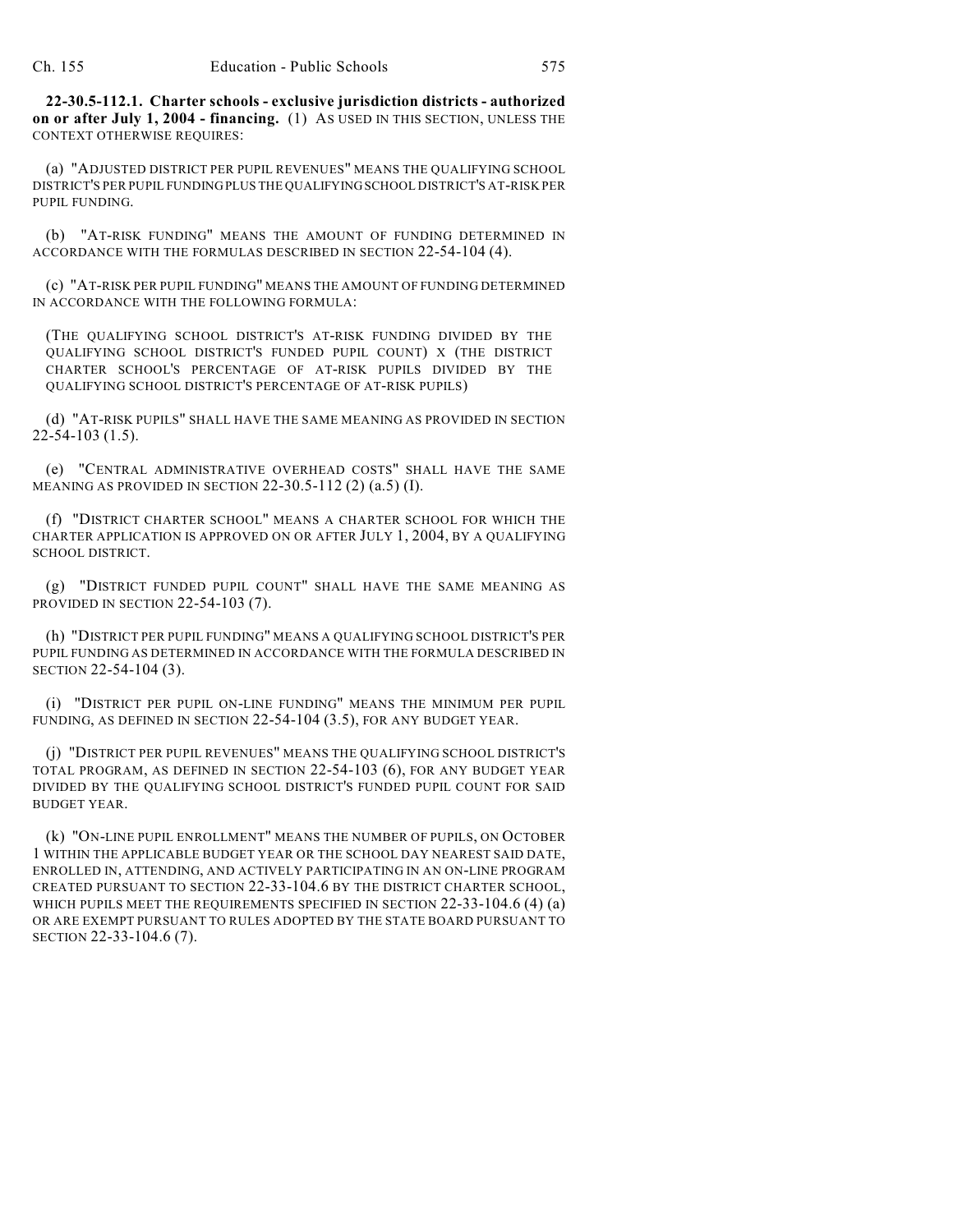(l) "PUPIL ENROLLMENT" SHALL HAVE THE SAME MEANING AS PROVIDED IN SECTION 22-54-103 (10).

(m) "QUALIFYING SCHOOL DISTRICT" MEANS A SCHOOL DISTRICT:

(I) THAT HAS RETAINED EXCLUSIVE AUTHORITY TO AUTHORIZE CHARTER SCHOOLS PURSUANT TO THE PROVISIONS OF SECTION 22-30.5-504; AND

(II) IN WHICH MORE THAN FORTY PERCENT OF THE PUPIL ENROLLMENT CONSISTS OF AT-RISK PUPILS.

(2) NOTWITHSTANDING THE PROVISIONS OF SECTION 22-30.5-112 (2) (a) TO (2)  $(a.5), (2)$   $(b), (2)$   $(b.5),$  AND  $(2)$   $(c),$  THE AMOUNT OF FUNDING TO BE RECEIVED BY A DISTRICT CHARTER SCHOOL, THE ACCOUNTING OF CENTRAL ADMINISTRATIVE OVERHEAD COSTS BETWEEN A DISTRICT CHARTER SCHOOL AND A QUALIFYING SCHOOL DISTRICT, AND THE DIRECT PURCHASE OF DISTRICT SERVICES BY A DISTRICT CHARTER SCHOOL FROM A QUALIFYING SCHOOL DISTRICT SHALL BE DETERMINED PURSUANT TO THE PROVISIONS OF THIS SECTION.

(3) (a) FOR BUDGET YEAR 2004-05 AND BUDGET YEARS THEREAFTER, EACH DISTRICT CHARTER SCHOOL AND THE QUALIFYING SCHOOL DISTRICT THAT APPROVED THE CHARTER SHALL NEGOTIATE FUNDING UNDER THE CHARTER CONTRACT. THE DISTRICT CHARTER SCHOOL SHALL RECEIVE ONE HUNDRED PERCENT OF THE ADJUSTED DISTRICT PER PUPIL REVENUES FOR EACH PUPIL ENROLLED IN THE DISTRICT CHARTER SCHOOL WHO IS NOT AN ON-LINE PUPIL AND ONE HUNDRED PERCENT OF THE DISTRICT PER PUPIL ON-LINE FUNDING FOR EACH ON-LINE PUPIL ENROLLED IN THE DISTRICT CHARTER SCHOOL; EXCEPT THAT THE QUALIFYING SCHOOL DISTRICT MAY CHOOSE TO RETAIN THE SUM OF THE ACTUAL AMOUNT OF THE DISTRICT CHARTER SCHOOL'S PER PUPIL SHARE OF THE CENTRAL ADMINISTRATIVE OVERHEAD COSTS FOR SERVICES ACTUALLY PROVIDED TO THE DISTRICT CHARTER SCHOOL, UP TO FIVE PERCENT OF THE ADJUSTED DISTRICT PER PUPIL REVENUES FOR EACH PUPIL WHO IS NOT AN ON-LINE PUPIL ENROLLED IN THE DISTRICT CHARTER SCHOOL AND UP TO FIVE PERCENT OF THE DISTRICT PER PUPIL ON-LINE FUNDING FOR EACH ON-LINE PUPIL ENROLLED IN THE DISTRICT CHARTER SCHOOL.

(b) NOTWITHSTANDING ANY PROVISION OF THIS SUBSECTION (3) TO THE CONTRARY, IF A QUALIFYING SCHOOL DISTRICT ENROLLS FIVE HUNDRED OR FEWER STUDENTS, THE DISTRICT CHARTER SCHOOL SHALL RECEIVE FUNDING IN THE AMOUNT OF THE GREATER OF ONE HUNDRED PERCENT OF THE DISTRICT PER PUPIL ON-LINE FUNDING FOR EACH ON-LINE PUPIL ENROLLED IN THE DISTRICT CHARTER SCHOOL PLUS ONE HUNDRED PERCENT OF THE DISTRICT PER PUPIL REVENUES FOR EACH PUPIL WHO IS NOT AN ON-LINE PUPIL ENROLLED IN THE DISTRICT CHARTER SCHOOL, MINUS THE ACTUAL AMOUNT OF THE DISTRICT CHARTER SCHOOL'S PER PUPIL SHARE OF THE CENTRAL ADMINISTRATIVE OVERHEAD COSTS INCURRED BY THE QUALIFYING SCHOOL DISTRICT, BASED ON AUDITED FIGURES, OR EIGHTY-FIVE PERCENT OF THE DISTRICT PER PUPIL REVENUES FOR EACH PUPIL ENROLLED IN THE DISTRICT CHARTER SCHOOL WHO IS NOT AN ON-LINE PUPIL PLUS EIGHTY-FIVE PERCENT OF THE DISTRICT PER PUPIL ON-LINE FUNDING FOR EACH ON-LINE PUPIL ENROLLED IN THE DISTRICT CHARTER SCHOOL.

(4) WITHIN NINETY DAYS AFTER THE END OF EACH FISCAL YEAR, EACH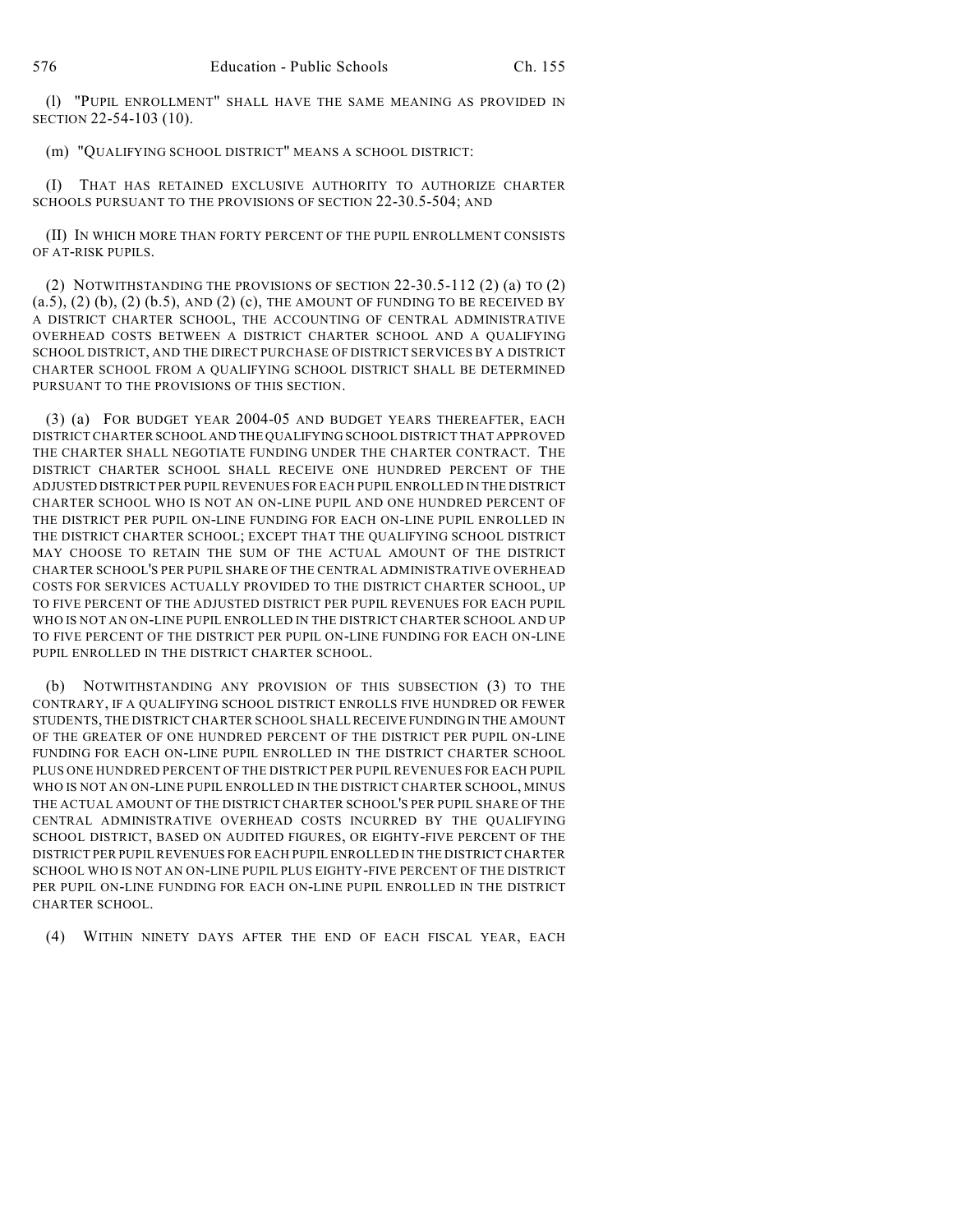QUALIFYING SCHOOL DISTRICT SHALL PROVIDE TO EACH DISTRICT CHARTER SCHOOL AUTHORIZED BY THE QUALIFYING SCHOOL DISTRICT AN ITEMIZED ACCOUNTING OF ALL ITS CENTRAL ADMINISTRATIVE OVERHEAD COSTS. THE ACTUAL CENTRAL ADMINISTRATIVE OVERHEAD COSTS SHALL BE THE AMOUNT CHARGED TO THE DISTRICT CHARTER SCHOOL. ANY DIFFERENCE, WITHIN THE LIMITATIONS SPECIFIED IN SUBSECTION (3) OF THIS SECTION, BETWEEN THE AMOUNT INITIALLY CHARGED TO THE DISTRICT CHARTER SCHOOL AND THE ACTUAL COST SHALL BE RECONCILED AND PAID TO THE OWED PARTY.

(5) THE DISTRICT CHARTER SCHOOL, AT ITS DISCRETION, MAY CONTRACT WITH THE QUALIFYING SCHOOL DISTRICT FOR THE DIRECT PURCHASE OF DISTRICT SERVICES IN ADDITION TO THOSE INCLUDED IN CENTRAL ADMINISTRATIVE OVERHEAD COSTS, INCLUDING BUT NOT LIMITED TO FOOD SERVICES, CUSTODIAL SERVICES, MAINTENANCE, CURRICULUM, MEDIA SERVICES, AND LIBRARIES. THE AMOUNT TO BE PAID BY A DISTRICT CHARTER SCHOOL IN PURCHASING ANY DISTRICT SERVICE PURSUANT TO THIS SUBSECTION (5) SHALL BE DETERMINED THROUGH AN AGREEMENT BETWEEN THE DISTRICT CHARTER SCHOOL AND THE QUALIFYING SCHOOL DISTRICT USING ONE OF THE FOLLOWING METHODS:

(a) BY DIVIDING THE COST OF PROVIDING THE SERVICE FOR THE ENTIRE QUALIFYING SCHOOL DISTRICT, AS SPECIFIED IN THE QUALIFYING SCHOOL DISTRICT'S BUDGET, BY THE NUMBER OF STUDENTS ENROLLED IN THE QUALIFYING SCHOOL DISTRICT AND MULTIPLYING SAID AMOUNT BY THE NUMBER OF STUDENTS ENROLLED IN THE DISTRICT CHARTER SCHOOL;

(b) BY DETERMINING THE ACTUAL COSTS INCURRED BY THE QUALIFYING SCHOOL DISTRICT IN PROVIDING SUPPORT SERVICES; OR

(c) BY NEGOTIATING A SERVICES AGREEMENT BETWEEN THE DISTRICT CHARTER SCHOOL AND THE QUALIFYING SCHOOL DISTRICT PURSUANT TO WHICH MULTIPLE SERVICES ARE PROVIDED FOR A FIXED COST.

(6) NOTWITHSTANDING ANY OTHER PROVISION OF THIS SECTION TO THE CONTRARY AND FOR THE PURPOSES OF THIS SECTION ONLY, A SCHOOL DISTRICT IN WHICH MORE THAN FORTY PERCENT OF THE PUPIL ENROLLMENT CONSISTS OF AT-RISK PUPILS AT THE TIME A CHARTER SCHOOL'S APPLICATION IS FIRST APPROVED SHALL BE DEEMED TO HAVE THE SAME PERCENTAGE OF AT-RISK PUPIL ENROLLMENT FOR THE TERM OF THE CHARTER CONTRACT. FOR PURPOSES OF RENEWAL OF THE CHARTER CONTRACT, THE PERCENTAGE OF AT-RISK PUPILS IN THE SCHOOL DISTRICT AT THE TIME THE RENEWAL APPLICATION IS SUBMITTED SHALL BE THE PERCENTAGE USED FOR PURPOSES OF DETERMINING WHETHER THE SCHOOL DISTRICT IS A QUALIFYING SCHOOL DISTRICT AND SUBJECT TO THE PROVISIONS OF THIS SECTION.

**SECTION 6.** 22-30.5-112 (2) (a.8), Colorado Revised Statutes, is amended to read:

**22-30.5-112. Charter schools - financing - guidelines.** (2) (a.8) (I) For the 2000-01 budget year and budget years thereafter, the school district shall provide federally required educational servicesto students enrolled in charterschools on the same basis as such services are provided to students enrolled in other public schools of the school district. Each charter school shall pay an amount equal to the per pupil